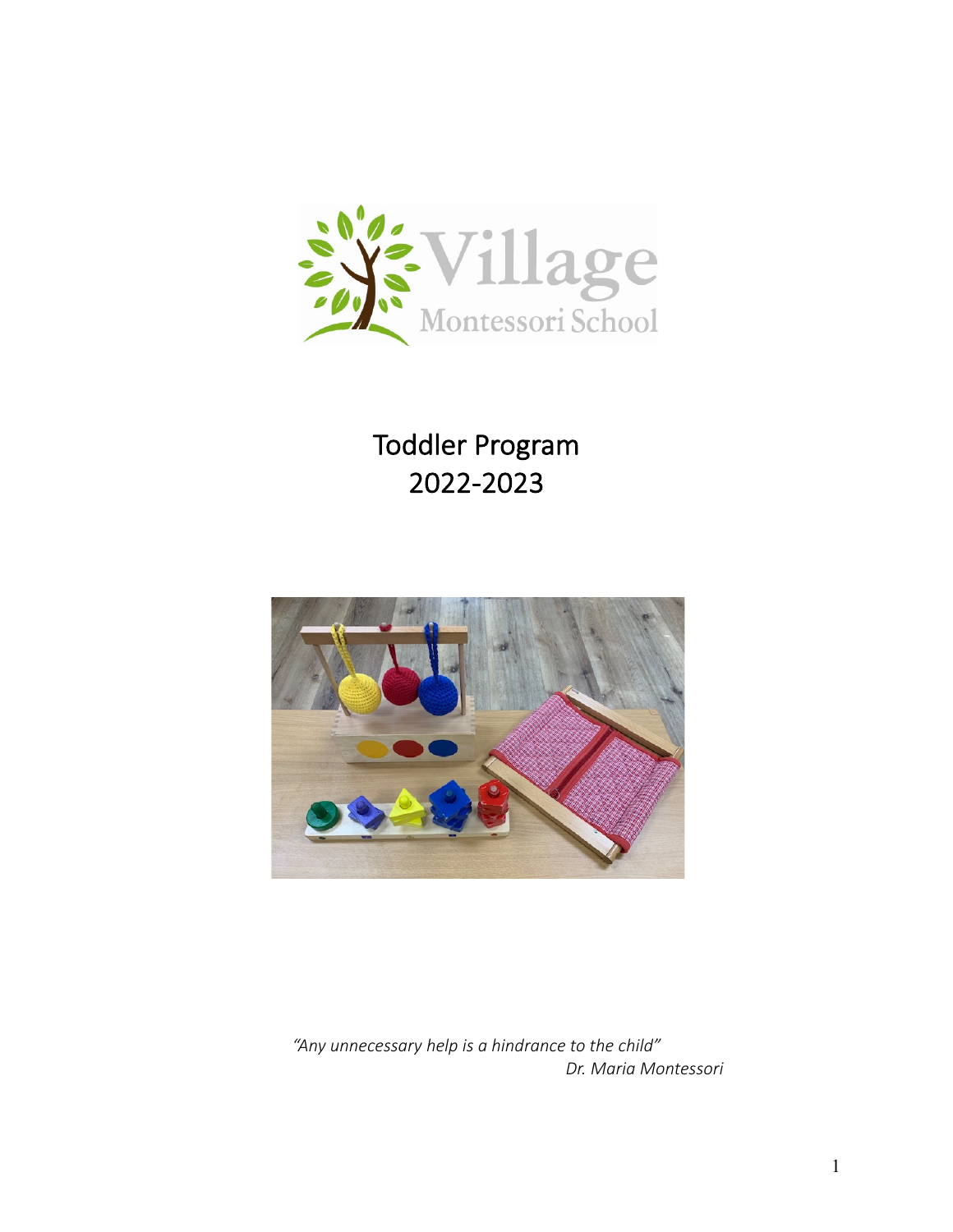# Table of Contents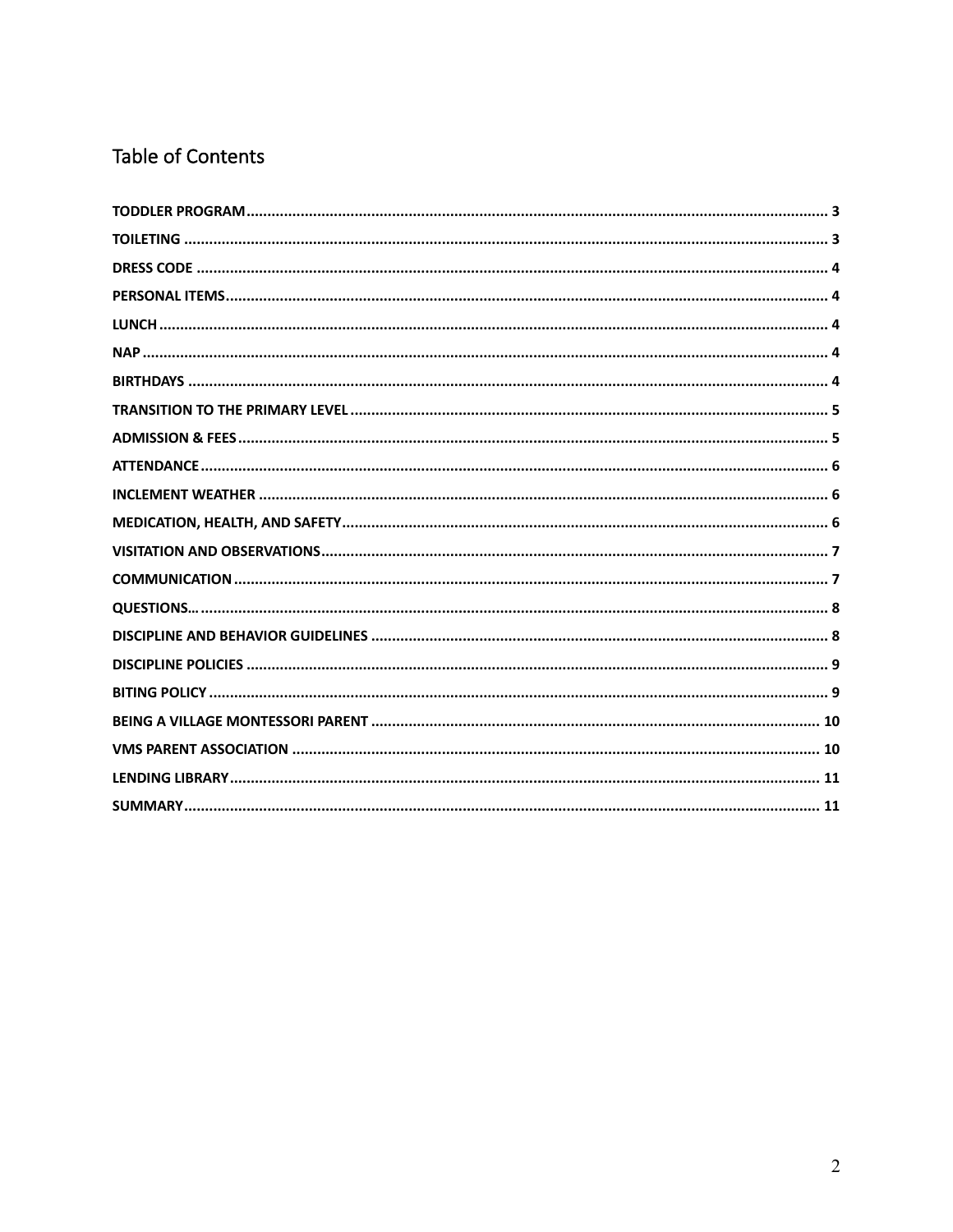### Toddler Program

The toddler classrooms are structured to accommodate the needs of children ranging in ages from 15 months to 3 years. In order to foster confidence within each child, the prepared environment is designed to develop independence while also nurturing a sense of community. Keeping in mind the many developmental milestones achieved during this transitional time and the intensely curious minds of toddlers, the prepared environment invites each student to choose, practice and repeat. Establishing this cycle of work is fundamental for both increasing a child's ability to focus and to ultimately transition into the primary level. As a result of participating in our toddler community, each child will have learned: (1) how to trust and build secure relationships with humans outside of the immediate family; (2) what it means to be a part of a Montessori community; (3) the importance of taking on new challenges and the resulting consequences of those challenges, good and bad.

The best way to support your toddler during this time is to create consistency through routine living and through setting appropriate boundaries. Encourage your child to participate in life while understanding that perfection is not the goal. The journey is most important to a toddler.

#### *Program Options:*

5 days (M-F) 3 days 2 days

\* Village Montessori is not required to accommodate make-up days. Make-up days are at the discretion of the teacher and availability of space.

### *Program Hours:*

| $8:30$ am $-11:30$ am |                 |
|-----------------------|-----------------|
| $8:30$ am $-12:30$ pm | Lunch program   |
| $8:30$ am $- 2:45$ pm | Nap program     |
| $8:30$ am $-5:30$ pm  | All day program |

\*No lunch or nap programs for 2-day students

#### Late arrivals are highly discouraged as they are disruptive to the community.

### **Toileting**

*The early toddler years are ripe for toilet training. Much like how a toddler learns at this age to talk and walk without direct instruction, learning to use the toilet is a skill that is instinctual. A toddler simply needs consistency and practice to master the new skill.*

• Begins on Day 1! – begins as soon as the child is comfortable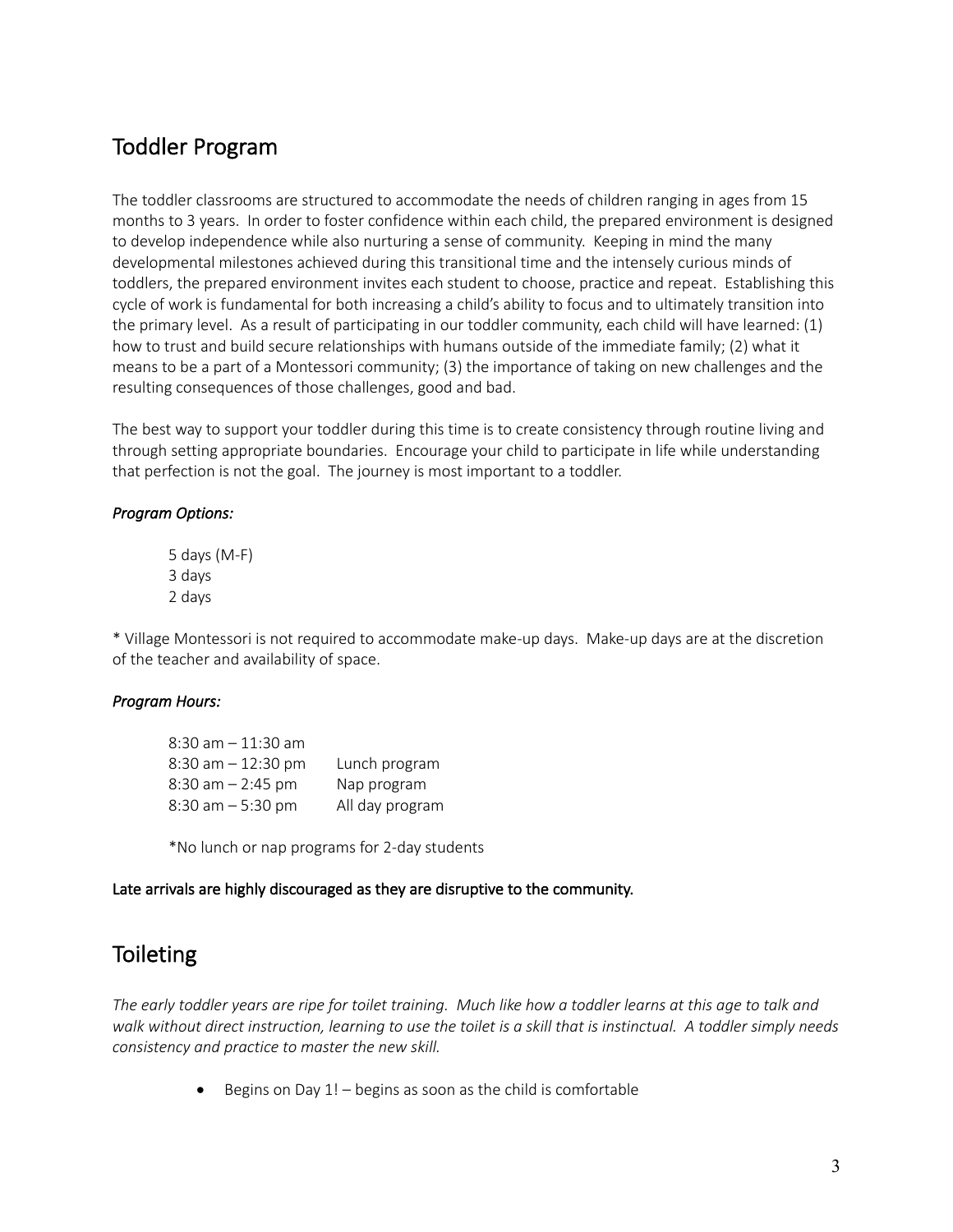- Only cotton underwear in environment
- Home and school must work in harmony
- Changes of clothing and 5-10 pairs of underwear available every day, label each item

### Dress code

- Elastic waste bands are best
- Plain, "natural' clothing (solids, prints, subtle patterns) NO CHARACTERS\*
- Indoor rubber shoes (crocs are good choice)
- Velcro closed toe shoes for outside
- Rubber rain boots for outside

\*Please avoid lights and cartoon characters, Disney, etc.

### Personal items

Are not necessary! Please leave personal toys and other treasures at home including pacifiers, bottles, and blankets.

### Lunch

- Must include a thin ice pack
- One serving of a protein and 1-2 fruit and/or vegetable We provide flatware, dishes, napkins, water, and milk (2% organic). We also have a microwave. Please label your containers and lunch boxes. Again, please avoid commercial images and cartoon characters. Also, please avoid yogurt in tubes, gummy fruit snacks, and pureed fruit foods in "suckable" containers Please package food in re-useable containers, glass preferred

### Nap

Please send in a nap mat that can roll up for storage. We will send home on Fridays and/or after a toileting accident for laundering.

\*According to DHR Code 591-1-1-03, "Supervised nap or rest periods for a minimum of 1 hour during the day shall be provided for children under 5 years of age."

\*\*If a child is having a difficult time resting and is disruptive to other children, the parents will be notified and other arrangements will need to be made.

# Birthdays

At this age, birthdays are best celebrated within the home and family unit.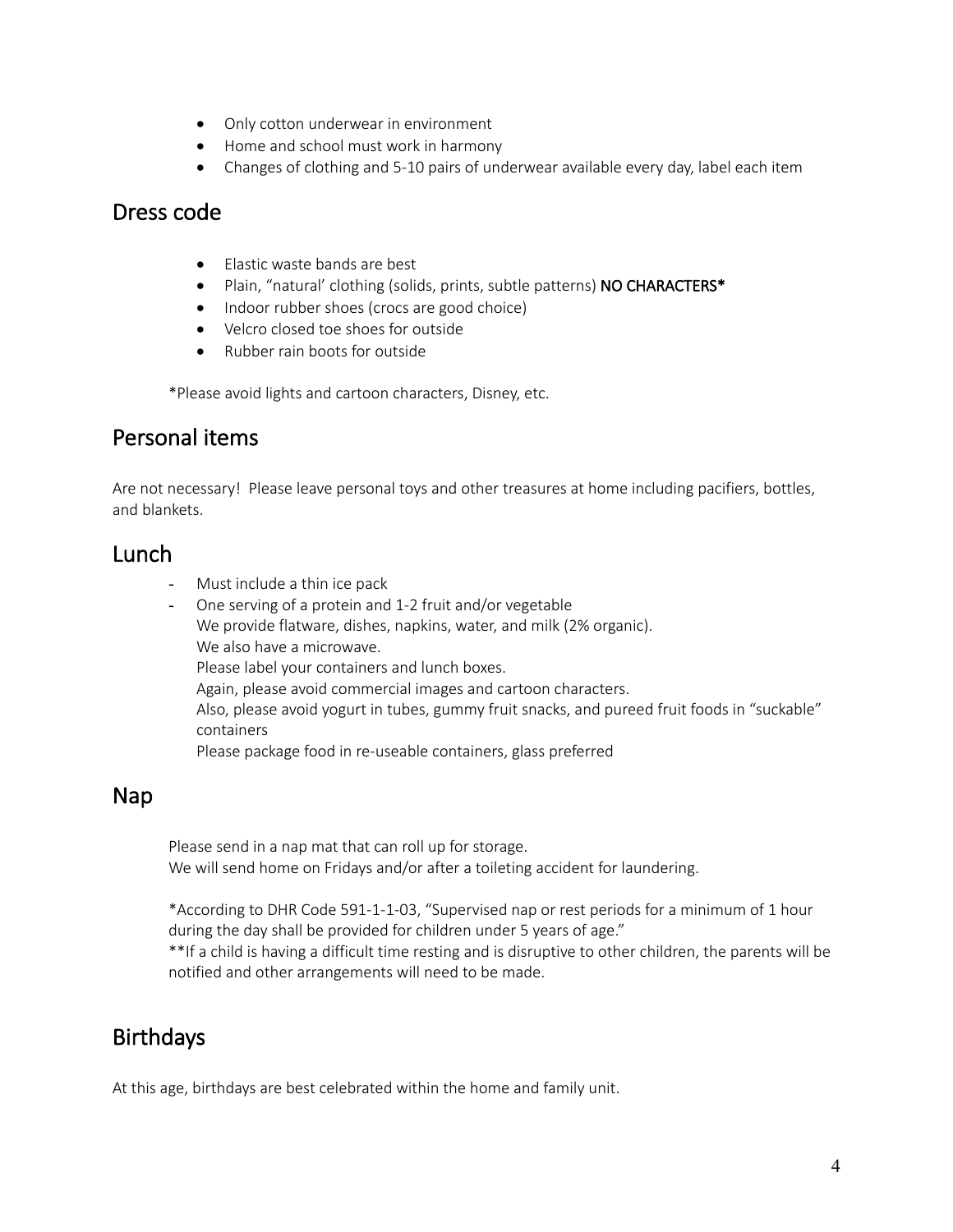# Transition to the Primary Level

Advancement is based upon levels of readiness in each of the developmental areas: social, emotional, physical, and intellectual. This transition typically occurs around the  $3^{rd}$  birthday, but transitional timelines also take into consideration the school calendar (natural transition points) and is not limited to or by the actual birthday. Primary teachers also take part in this process through observation, feedback, and an interview with the toddler. Every effort is made to ensure a smooth transition; however, any change in a child's routine requires time, patience, and support.

# Admission & Fees

### *Enrollment forms:*

#### Due the first day of school

- Student Information form
- Parent Acknowledgement Form
- COVID Acknowledgement Form
- Text Messaging Form
- Immunization form
- Emergency Information Form

#### *Tuition:*

### • Due the  $1<sup>st</sup>$  of each month

- Please mail to school or drop off in Tuition box in front office or beside the front door. NOT in the school mailbox.
	- o Check, money order, or credit card payments may be used.
	- $\circ$  Late fee of \$40 after the 5<sup>th</sup> of each month
	- $\circ$  Additional late fee of \$40 after the 15<sup>th</sup> and \$3/day thereafter
	- o Fee of \$35 for returned checks

A 90-day written notice of withdrawal is required for any withdrawals. Tuition will not be refunded in the event of withdrawal without 90-day written notice. Registration fees and supply fees are not refundable.

### *Registration Fee:*

- There is an annual registration fee.
- This fee is non-refundable and is not applied toward regular tuition.
- Registration is reduced for contracts that are returned by a specified date.

#### *Supply Fee:*

- Due with the registration payment and covers some of the cost of consumable supplies.
- *Schedule of fee discounts:*
	- o 25% discount for enrollment after January 1st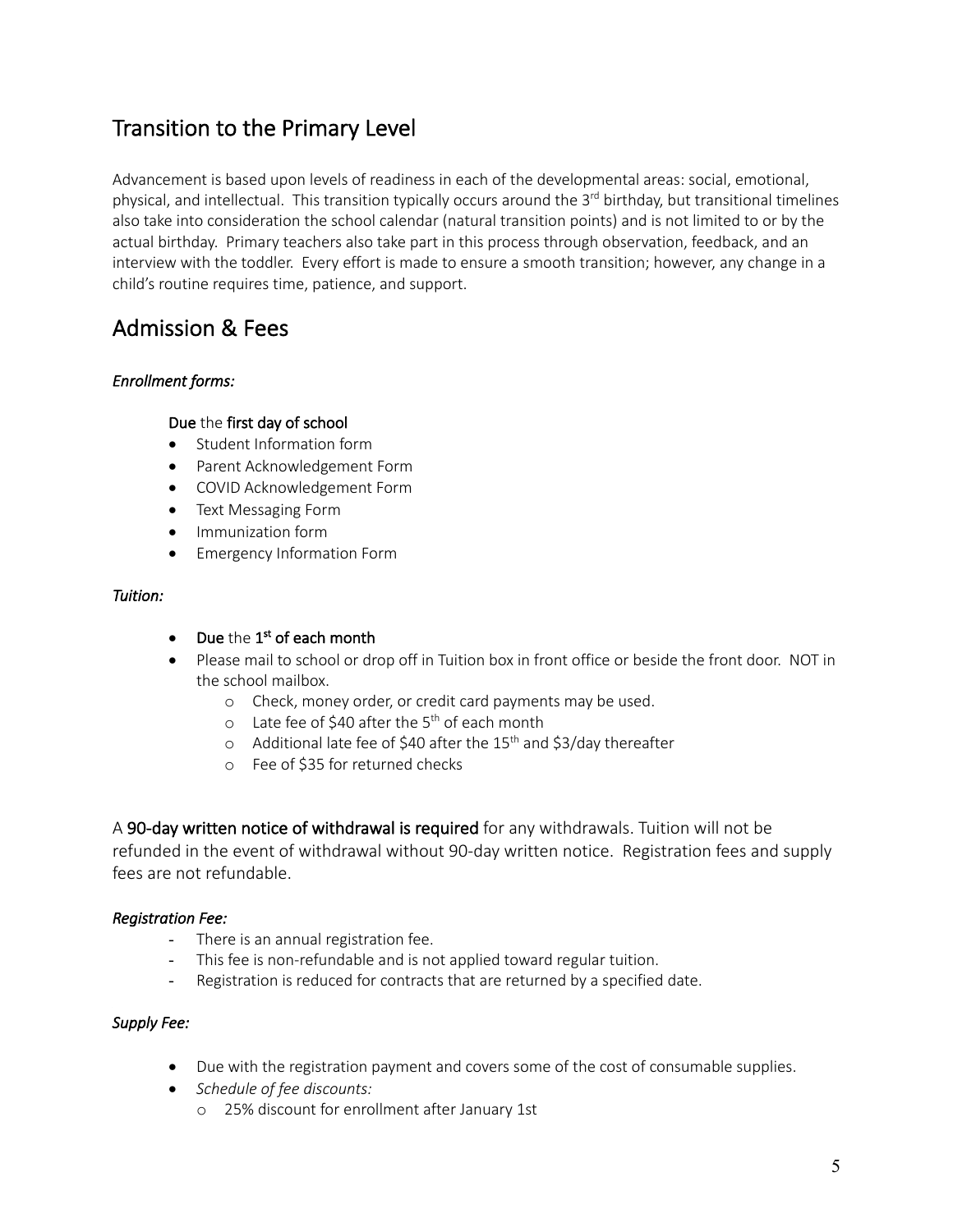- $\circ$  50% discount for enrollment after April 10<sup>th</sup>
- $\circ$  Fee will be waived after May 1<sup>st</sup>, but only if re-enrolling for the upcoming year.

### Attendance

#### *Arrival and Departure routines:*

Drop-off  $\rightarrow$  8:30; carpool

Pick-up  $\rightarrow$  11:30 (outside the gate); 12:30-2:45 students participate in carpool

- \*Fee of \$1/minute after 1:10 and 3:00
- Changes in carpool must be documented in writing; alternate driver must show photo I.D.
- No cell phone use in carpool
- Enter from Steeple Run and exit on Woodstock Road

#### *Tardiness:*

Young children need a dependable schedule. The classroom is a collaborative community that has a definitive schedule. It is upsetting to a child if he/she is often "out-of-sync" with the rest of the class. Please avoid unnecessary late arrivals, which can be frustrating for your child and disruptive to the class. It is vital that your child arrives to school on time.

- Tardy students must present a written note from the parent or legal guardian.
- Parents are to email the teacher/school the prior if they know they will be tardy the following day
- Arrivals after 10:00 will require a note from a doctor verifying an appointment.
- More than three late arrivals will result in meeting with administration and the child's teacher.

### *Absenteeism:*

- Parents must email teacher/school when the student will be absent.
- A student must have a written note from the parent or legal guardian after an absence
- Excessive absences will result in meeting with administration and the child's teacher

### Inclement Weather

• 11 Alive news will post announcements – you will also be notified via email and/or Remind.

### Medication, Health, and Safety

### *Immunization records:*

- $\bullet$   $\cdot$  Due the first day of school; attendance prohibited without form
	- o GA form 3231 revision 1/100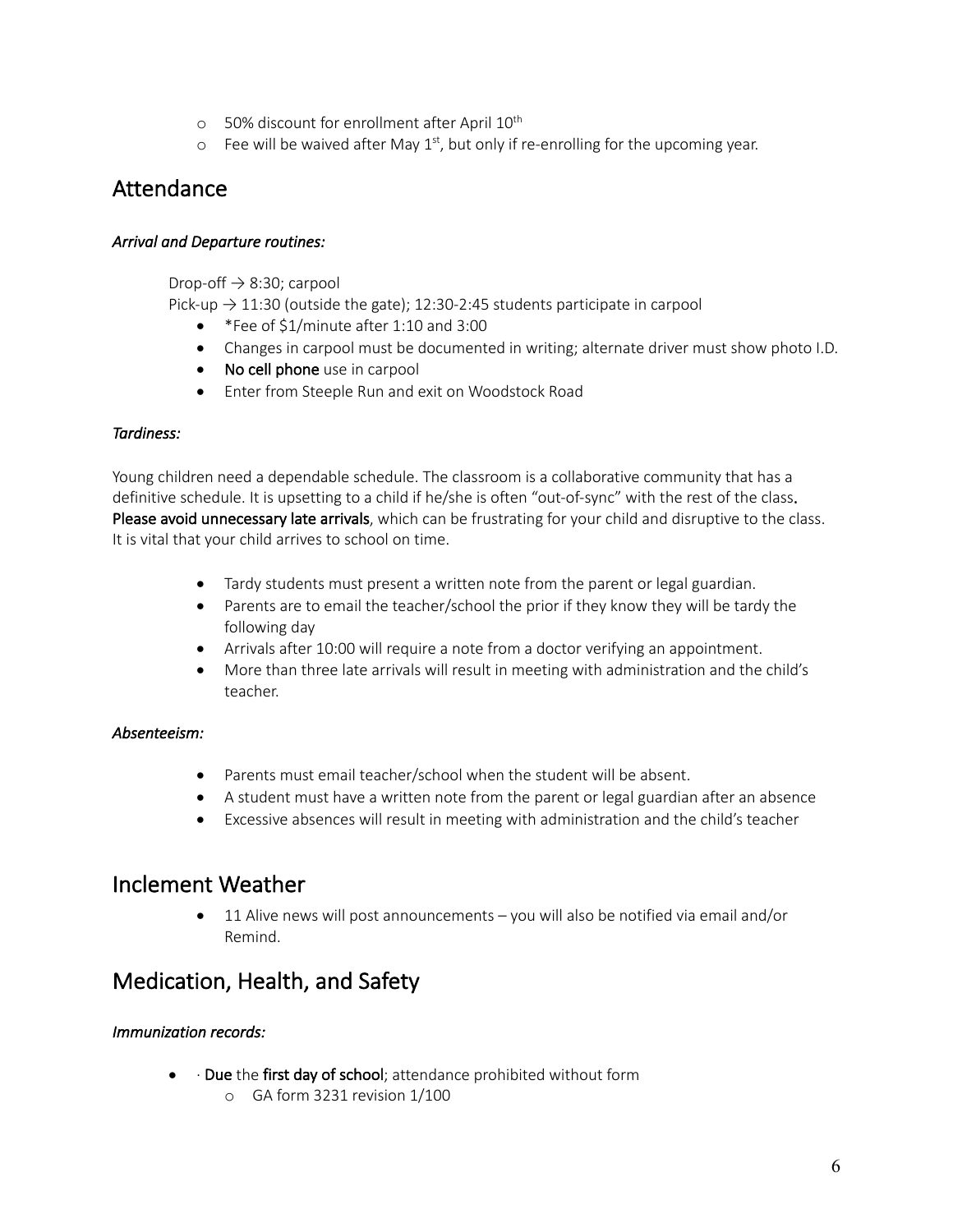#### *Medication:*

- First aid for minor incidents will be administered
- DHR prohibits regular dispensation of medicine; however, a parent may fill out a waiver for special circumstances
- Front office staff has the waiver and will monitor implementation of waiver

#### *Health:*

- Village will adhere to DHR guidelines for all sicknesses; complete chart is in the front office
- No rashes, pink eye, vomiting, diarrhea, sore throat or green mucus will be allowed in school.
- Must be fever and/or symptom free for 24 hours without the help of medicine before returning
- Please notify school as soon as possible of any diagnosis
- If your child is diagnosed with a communicative disease, you must have a doctor's note to reenter school

### Visitation and Observations

#### *Visitors:*

- Classes are in session after 8:45 A.M.
- Parents and other visitors must sign in at the front office after 8:45 A.M.
- Observation through the exterior building window into the classroom is not permitted.

#### *Classroom Observations:*

Parents are encouraged to observe their child's class as well as other classes. Observation of a class in progress is an exciting experience. However, in order to maintain the orderly environment, and out of respect for the child's work pattern, we have certain guidelines and suggestions. Toddlers may be observed only when the curtains are open. They are closed for the first few weeks until everyone is comfortable in the class.

### Communication

### *School Calendar*:

A separate summer program is offered each year. Please refer to the school calendar for specific holidays and special events.

#### *Office Hours*:

Phone: 770.552.0834 August – May: 7:30 A.M. - 6:00 P.M., Monday - Friday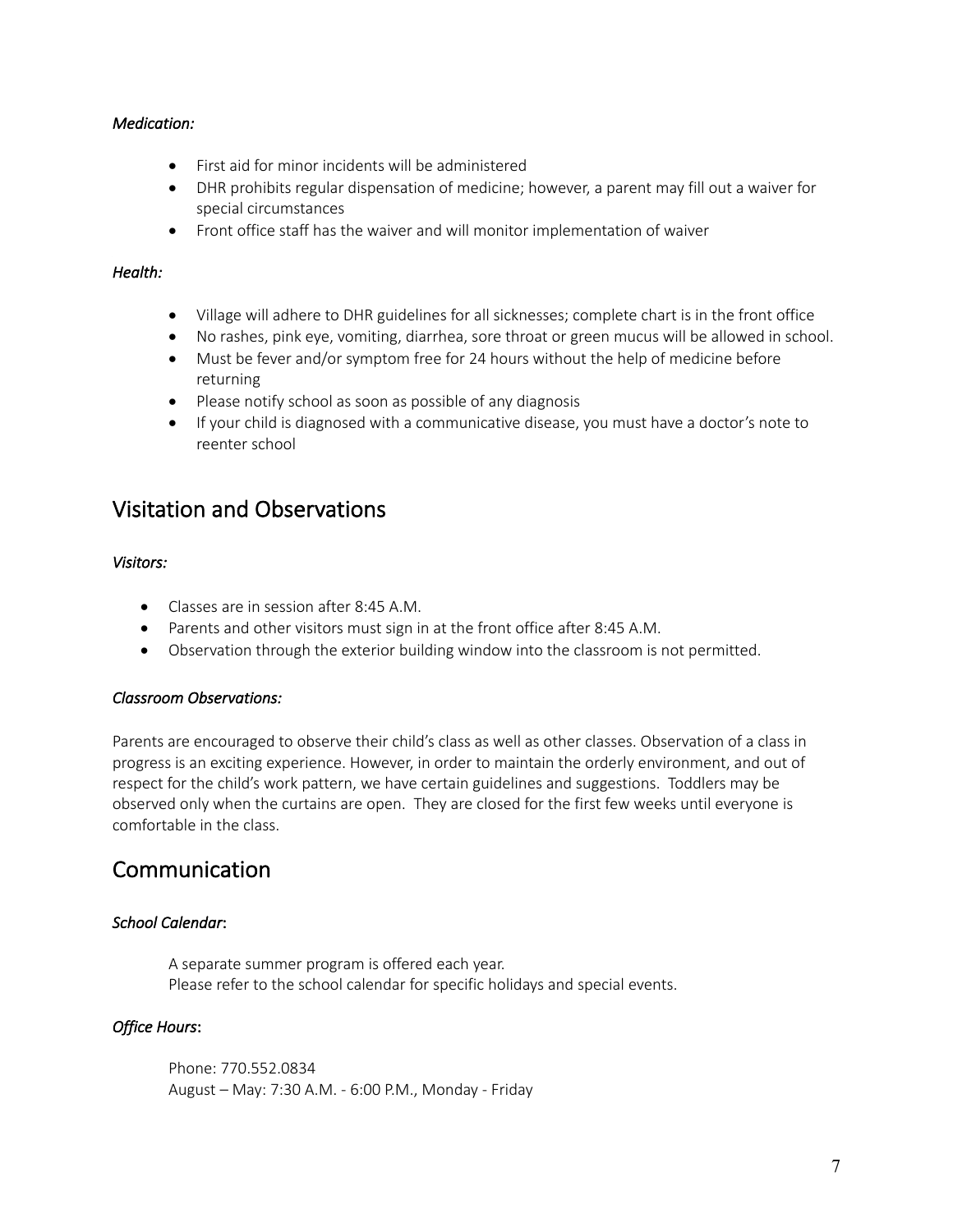Summer office hours: 9:00 A.M. – 3:00 P.M., Monday – Friday Email: frontdeskvms@gmail.com

#### *Forums:*

- Conferences (2-3 times/year); \*no school for students on these days
- Parent Education classes
- Silent Journey

#### *Direct Communication with Teachers and Staff*:

- Communication between parents and Village Montessori teachers is crucial.
- Teachers are often unable to speak at length during school hours while children are present. An appointment can be set up after school.
- Please send in a note or call the office and leave a message to schedule an appointment. You may email your teacher directly.

It is school policy that no one on staff other than the lead teacher communicates with parents in matters of their child's behavior or gives advice on that subject. If you have questions or concerns about any administrative issues, please contact the office.

### Questions…

Regarding your child or your child's classroom, please email your child's teacher and he/she will contact you promptly.

Regarding tuition contact Debbie Drankowski the school bookkeeper

### Discipline and Behavior Guidelines

Village Montessori School strives to create a safe, loving, and supportive environment. Our staff is highly qualified to guide and direct children along the path of development. Children will be taught what is and is not acceptable behavior and encouraged to participate in cooperative learning. Consistent guidelines will be set and discussed with the children. The Montessori environment instills self-direction, self-motivation, and self-control. The acquisition of these traits is critical to the success of the program. Our staff will guide and direct the children toward these goals of acceptable behaviors wherein the child grows in self-esteem and self-confidence. Montessori professionals are trained to redirect children's behavior and to connect to the child's inner interests so that he/she may express that interest in his/her daily activities. However, not all children are able to become self-directed and independent and thrive in the Montessori environment. Children who are unable to exercise self-control, despite various approaches to behavior modification, may be referred for alternative placement.

VMS retains the rights to dismiss a family or student for any reason deemed appropriate. All forms of harassment and discrimination based on race, religion, national origin, ethnicity, sex, sexual orientation, age, or disability are strictly prohibited. Causing physical or emotional harm to anyone, damage to property of others, or creating a hostile environment at school will not be tolerated. *Reference: Thacker Montessori School Policy*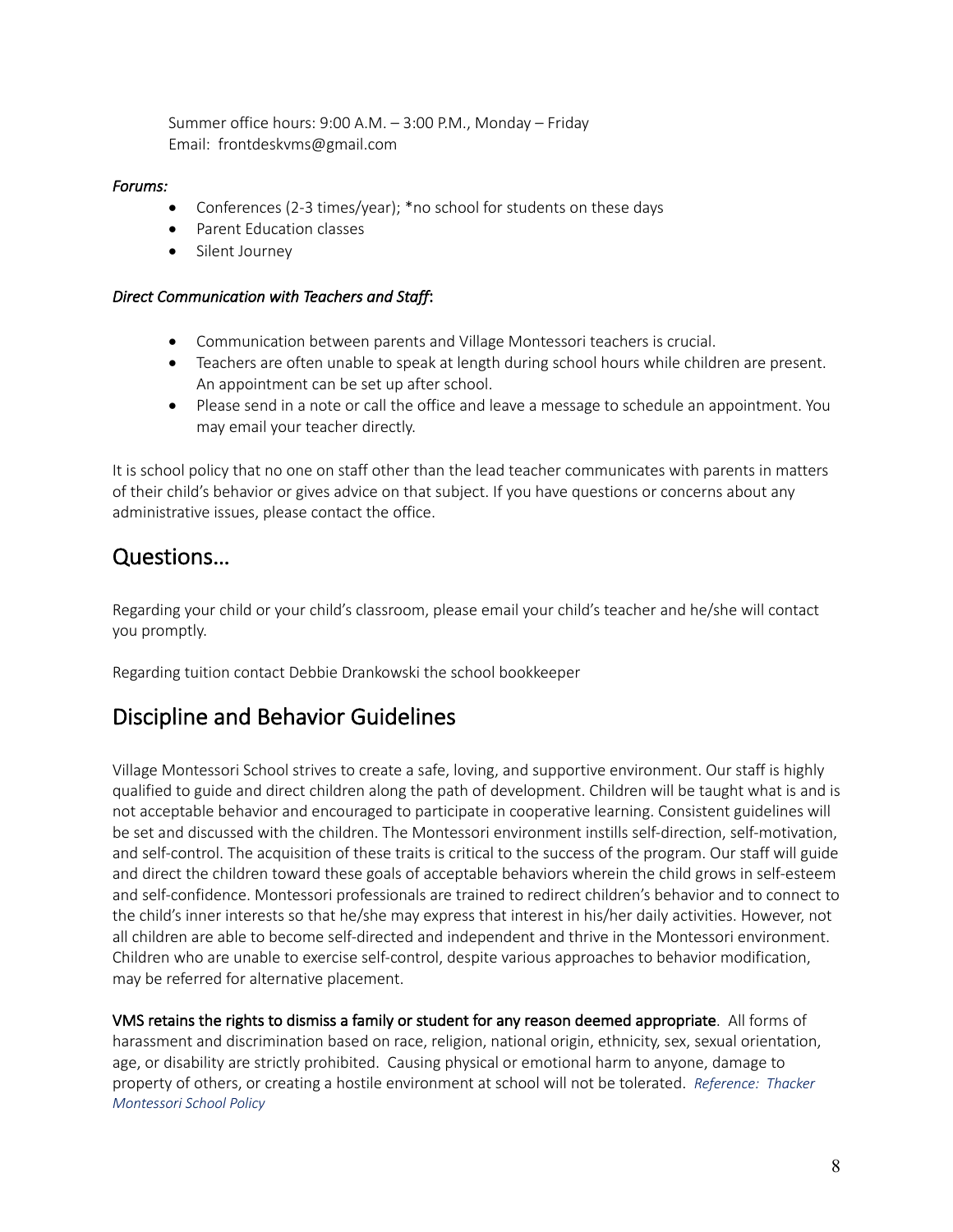## Discipline Policies

- 1. All classroom and playground rules and procedures will be clearly outlined and explained to all students.
- 2. All staff will apply rules and limitations consistently.
- 3. All children will be treated with respect and empathy.
- 4. Children will be encouraged to learn to interact with respect for one another, to manage conflict and to cooperate without an adult's direct intervention. However, if the teacher believes intervention is necessary, he/she will intervene to achieve this result.

Behavior which is not acceptable, and which will receive intervention when excessive or frequently repeated may include but not be limited to:

- Physical aggression such as hitting, kicking, biting or pushing.
- Purposeful destruction of the school's or other children's property.
- Excessive outbursts or frequent "temper tantrums," such as throwing items, screaming or hurting self and others.
- Consistent refusal to adhere to or cooperate with teacher's instruction or the classroom rules, schedules or procedures, especially in a manner which might create hazards for self and others.

When a child poses a threat to himself or others in the classroom, or any other behavior threatens the integrity of the classroom. An incident report will be filed and the child may be sent home. Removing a child from the classroom occurs rarely; however, this action will be at the discretion of the teacher if she/he deems it necessary for the welfare of the entire classroom. If the behavior is repeated, the parents will be requested to come immediately to pick up the child. In this event, you must make arrangements to have your child picked up from school. If any of the above behaviors are frequent, parents will be consulted and suggestions for addressing these behaviors may involve contacting the Fulton County Dept. of Family and Children's Services or the special education department in the local school system or a child psychologist or professional. Parents who enroll their children in VMS must be willing to fully cooperate in addressing the special needs of their child.

# Biting Policy

- 1. Parent will be notified of the biting incident and will assist us in training the child to use appropriate behavior.
- 2. The teacher will review with the parent suggested approaches to address the biting behavior.
- 3. After three biting incidents, the student will be withdrawn from our program if deemed in the best interest of the child, Village Montessori School, and the other children. Probationary reenrollment for the child may be considered three months after the termination.
- 4. If, at any time, child's biting behavior becomes especially excessive or hazardous to the children or staff, the child can be discharged from the program.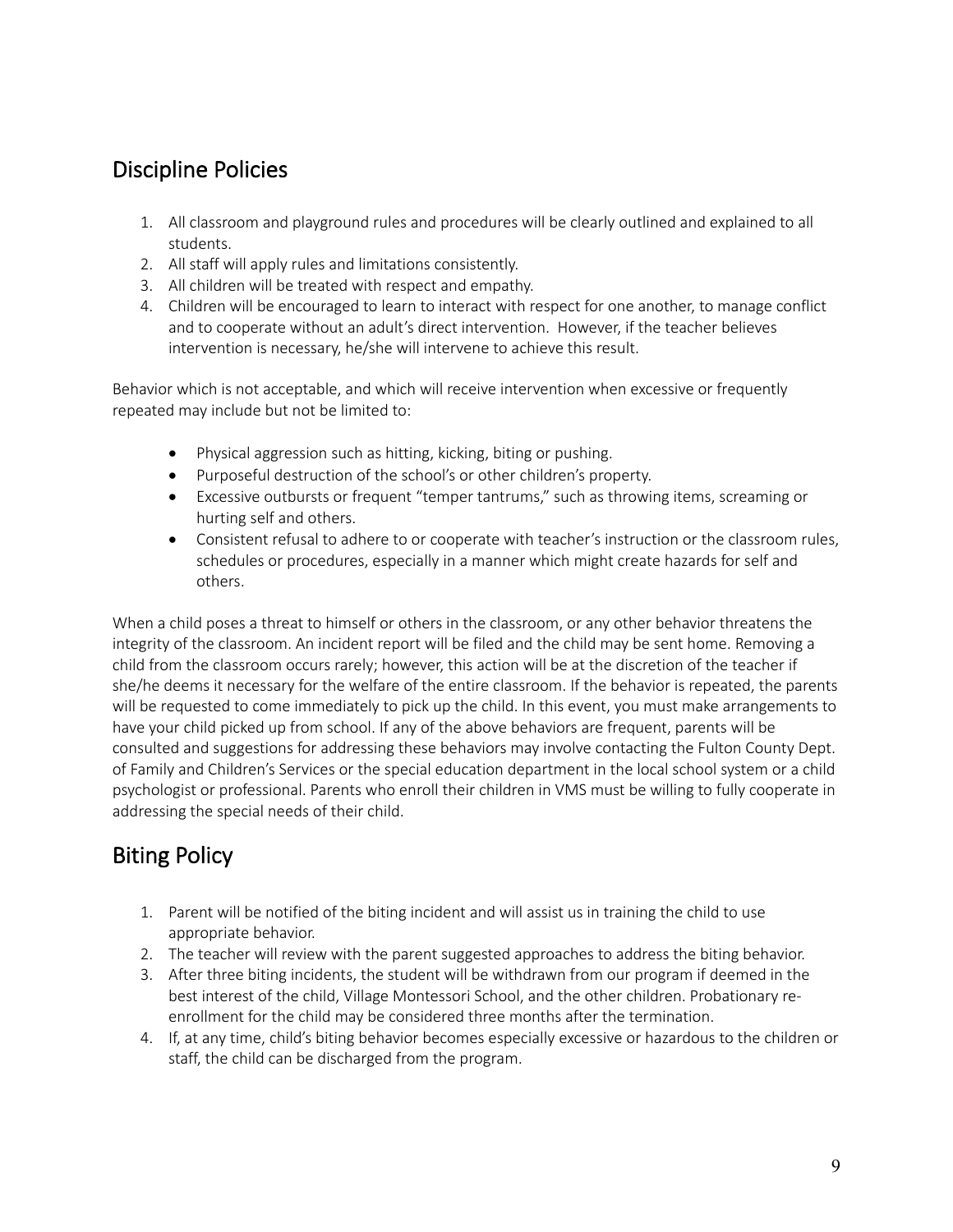## Being a Village Montessori Parent

When parents choose to enroll their children in Village Montessori School, they agree to support our mission statement, follow rules and guidelines set out in the Parent Handbook, and abide by Village Montessori policies.

We expect the following from our parents:

- Make continuing efforts to understand and embrace the Montessori approach and work in partnership with the school
- Demonstrate respect for all adults and children, the school and the school's programs
- Strive to parent according to Montessori principles
- Maintain active, direct and respectful communication with the school

As parents, you can expect the following from us:

- We strive to fulfill our missions as an AMI Montessori school.
- We aim to maintain open, honest, timely and respectful communication with you about your child and about information affecting the school community.
- We strive to ensure that the environment is physically and emotionally safe and supportive, as well as aesthetically beautiful.
- We work hard to ensure that the school building and grounds are physically safe, secure and well maintained.

### VMS Parent Association

*Philosophy*: The VMS parents' association acts as a forum for VMS parents to gather in support of each other and to support the goals and spiritual growth of VMS.

*Goals*:

- 1. Parent support The VMS-PA provides an opportunity for parents to not only interact in organized settings, but also an informal way for social interaction and mutual support for families with similar needs and values, with a goal of building a sense of community and providing a substitute "extended family" for our families.
- 2. Parent Education
- 3. Community Outreach
- 4. Growth and expansion of school or programs

*Membership*: All parents of children enrolled at VMS are members of the Parent Association. Meetings will be held periodically throughout the year and dues are requested. The membership fees fund social events, seminars, festivals, family picnics, etc.